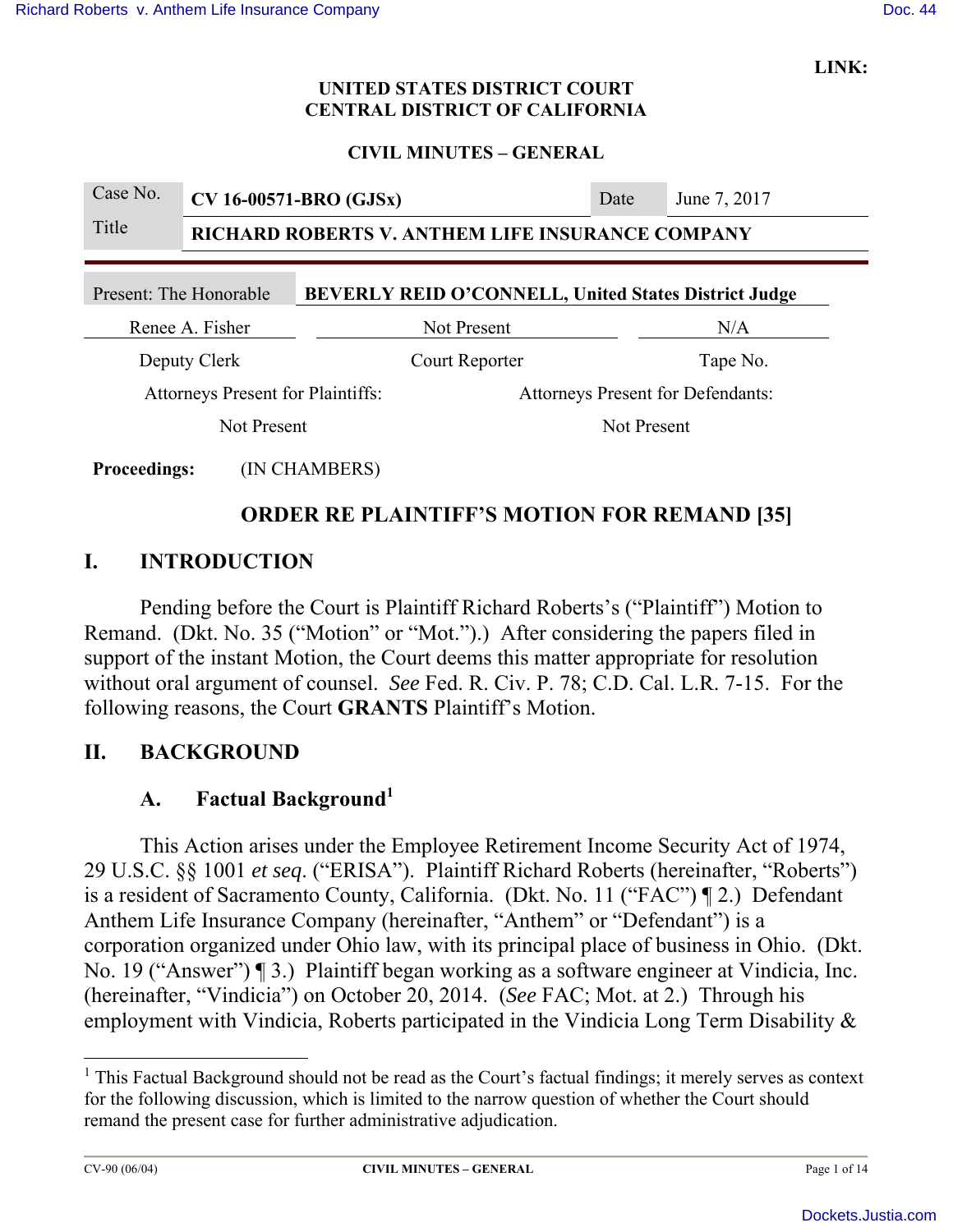#### **CIVIL MINUTES – GENERAL**

| Case No. | $CV 16-00571-BRO (GJSx)$                                | Date | June 7, 2017 |
|----------|---------------------------------------------------------|------|--------------|
| Title    | <b>RICHARD ROBERTS V. ANTHEM LIFE INSURANCE COMPANY</b> |      |              |

Life Insurance Plan (hereinafter, the "Plan"). (FAC ¶ 6.) The Plan is a long-term disability plan sponsored by Vindicia and governed by ERISA. (FAC ¶ 3.) The Plan provides for payment of monthly long-term disability benefits after a 90-day elimination period. (Dkt. No. 41, Administrative Record (hereinafter, "AR") at 151–57.) Anthem is the insurer and claims administrator for the Plan. (FAC ¶¶ 3, 6.)

On December 6, 2014, a car hit Mr. Roberts while he was riding his bicycle. (AR at 492.) As a result, Roberts sustained a concussion and began experiencing frequent headaches, dizziness, and confusion. (AR at 492.) Roberts returned to work a few days later. (Mot. at 5.) On March 27, 2015, Roberts was involved in a physical altercation at a concert and sustained additional, severe brain injuries, including a second concussion. (Mot. at 4.) Then, in early May 2015, he fell to the ground from a possible seizure. (Mot. at 5.) On May 12, 2015, Roberts ceased working at Vindicia. (Mot. at 6.)

## **B. Administrative History**

 On June 5, 2015, Roberts submitted his claim for benefits under the Plan (the "Claim"). (AR at 182–84.) Anthem received the Claim on July 13, 2015. (AR at 182– 84.) Roberts indicated experiencing the following symptoms: migraines, confusion, memory issues, balance, emesis, and dry heaving. (AR at 588.) Roberts's Claim also reflects that his disability prevented him from working beginning on April 15, 2015. (AR at 183.) On October 13, 2015, Dr. Gary Greenhood, a physician consultant for Anthem, reviewed Roberts's records. (Opp'n at 4.) Dr. Greenhood concluded that Roberts's disability prevented Roberts from working for the period May 12 – July 23, 2015. (Opp'n at 4; AR at 822.). Dr. Greenhood stated the "submitted information support[s] impairment sufficiently severe to have precluded the claimant from work in his own occupation . . . ." (AR at 822.) Dr. Greenhood also noted that updated clinical information was necessary for further evaluation of Roberts's claim for the period after July 23, 2015. (Opp'n at 4–5.) Under the Plan, Roberts's ninety-day elimination period ended after August 11, 2015. (Opp'n at 5.)

On October 21, 2015, Anthem denied Roberts's Claim (the "Denial"). (AR at 605–08.) In its Denial, Anthem indicated that it had not received records for Roberts's medical care after June 24, 2015. (AR at 607.) Anthem also provided information for appealing its Denial. (*See* AR at 608.) On November 9, 2015, Roberts appealed the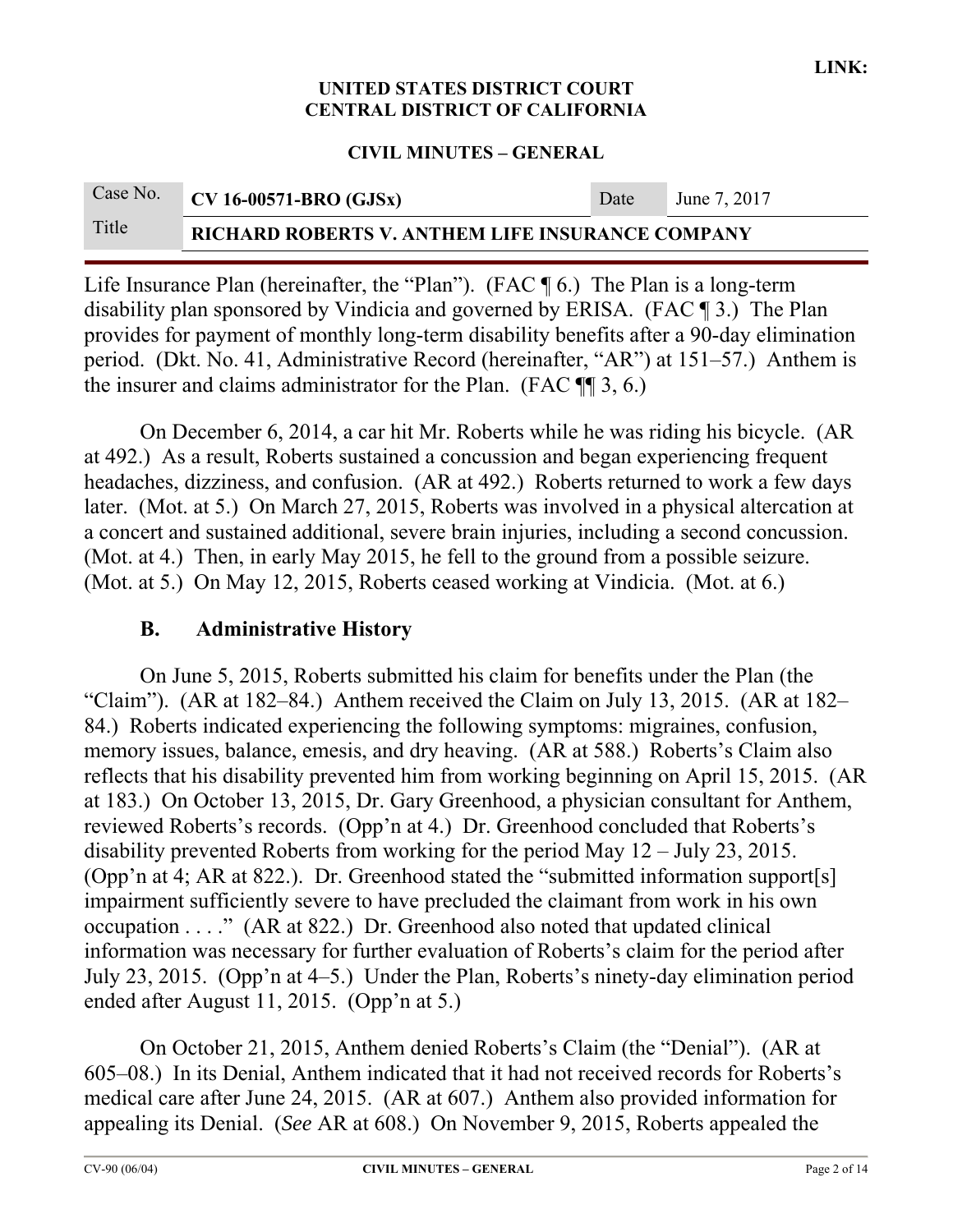#### **CIVIL MINUTES – GENERAL**

# Case No. **CV 16-00571-BRO (GJSx)** Date June 7, 2017 Title **RICHARD ROBERTS V. ANTHEM LIFE INSURANCE COMPANY**

Denial. (AR at 625–27.) Plaintiff included the following supporting documentation with his appeal: (1) a work release from Peninsula Medical Center for May 13–15, 2015; (2) a work release from Dr. Naik for May 18–30, 2015; (3) an extended work release from Dr. Naik for May 25 to June 15, 2015; (4) a confirmation of Roberts's State Disability Insurance claim with a return to work date of November 1, 2015; and, (5) progress notes from Dr. Aimee Paulson dated June 26, 2015 and August 7, 2015. (AR at 625–35.) In December 2015, Anthem requested additional medical records from Roberts's treating physicians, Dr. Mitchell and Dr. Naik. (Opp'n at 5.) Anthem received medical records from Dr. Mitchell for Plaintiff's evaluations on August 24, October 14, and November 30, 2015. (Opp'n at 5.) Anthem also received medical records for Plaintiff's visits with Dr. Paulson on October 19, 2015. (Opp'n at 5.) On December 17, 2015, Anthem advised Roberts of the status of his appeal. (AR at 659.)

On January 6, 2016, Anthem consultant Dr. Bruce LeForce reviewed Roberts's records. (*See* AR at 673.) Dr. LeForce reviewed the following records for periods after July 23, 2015: (1) correspondence from Roberts dated October 29, 2015; (2) a chart of progress notes dated August 6, 2015; (3) correspondence from Dr. Mitchell dated August 24, October 14, and November 30, 2015; (4) progress notes from Dr. Paulson dated August 7 and October 19, 2015; (5) an occupational description from Vindicia; and, (6) a referral form from Anthem. (AR at 673.) Dr. LeForce also considered Dr. Greenhood's October 13, 2015 determination that Roberts was disabled through July 23, 2015. (AR at 673.) Based upon the foregoing materials, Dr. LeForce concluded that "[t]here [were] no findings on examination or imaging studies to support restrictions or limitations that would impede [Roberts] from performing his occupation during the time period under review from 07/14/2015 to present." (AR at 672.) In light of Dr. LeForce's review, Anthem denied Roberts's appeal on January 7, 2016. (AR at 682–86.) Anthem indicated that a lack of objective findings of cognitive complaints supported its determination. (AR at 684.) Anthem further pointed to a lack of neurocognitive testing. (AR at 685.)

## **C. Civil Proceedings**

 Plaintiff filed his original Complaint in the Central District of California on March 28, 2016, seeking review of Anthem's adverse claim determination. (*See* Dkt. No. 1.) Plaintiff filed the operative First Amended Complaint on May 5, 2016. (*See* FAC.)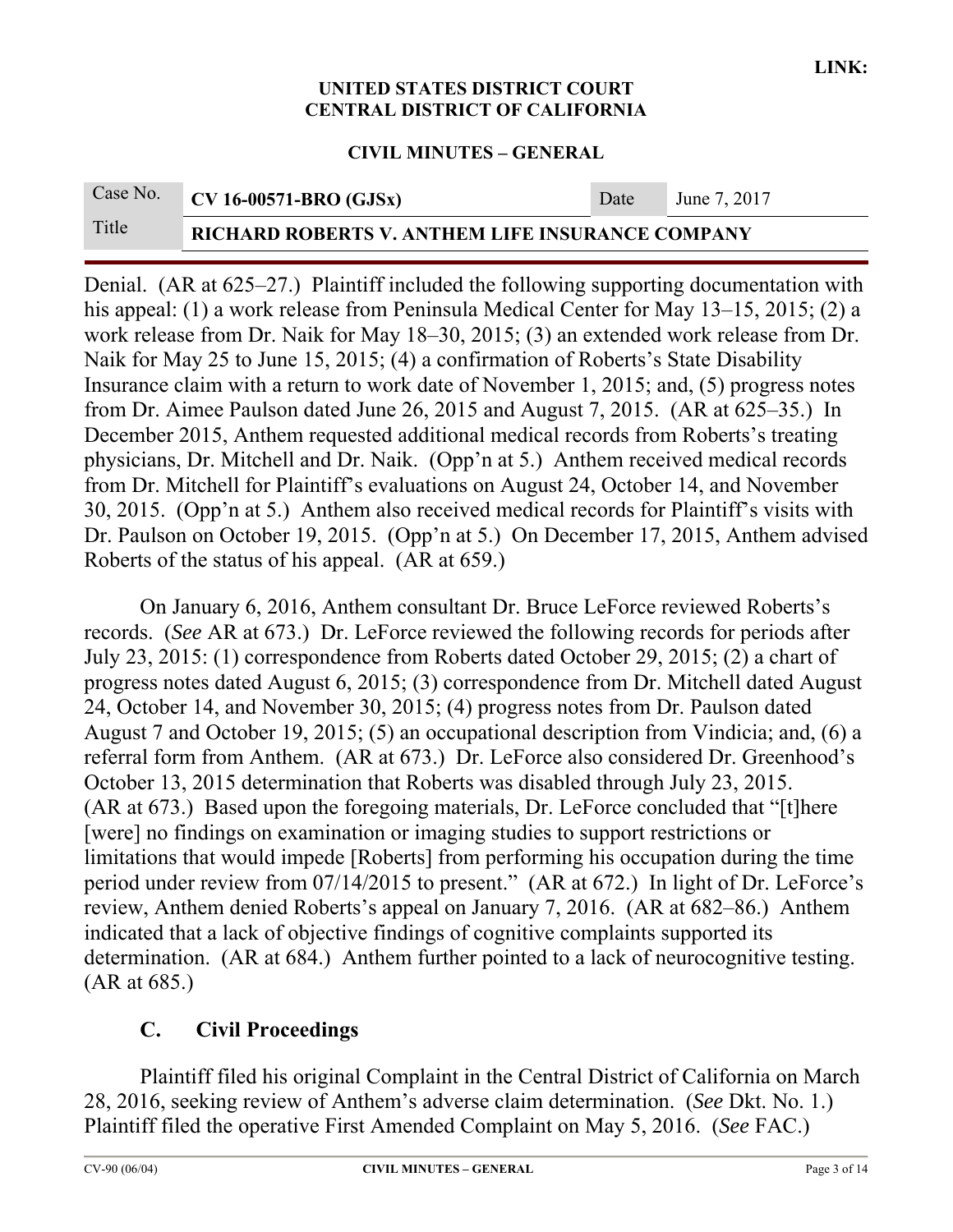### **CIVIL MINUTES – GENERAL**

# Case No. **CV 16-00571-BRO (GJSx)** Date June 7, 2017 Title **RICHARD ROBERTS V. ANTHEM LIFE INSURANCE COMPANY**

Plaintiff alleges that Defendant violated its obligations under ERISA as follows: (1) failure to pay disability benefits to Plaintiff when Plaintiff was entitled to benefits; (2) failure to provide a reasonable basis under the terms of the Plan for denial of benefits; (3) failure to specify to Plaintiff what additional material was required "to perfect the claim"; (4) failure to provide a "full and fair review" of Plaintiff's appeal pursuant to 29 C.F.R. § 2560.503-1(h)(2); (5) failure to notify Plaintiff of the need to submit objective neurocognitive testing; and, (6) failure to continue the waiver of life insurance premiums based on Plaintiff's disability. (*See* FAC at 4.)

 Based upon these alleged violations, Plaintiff seeks: (1) payment of disability benefits due to Plaintiff up to and including the date of Judgment; (2) waiver of Plaintiff's life insurance premiums; (3) a declaratory judgment that Plaintiff is entitled to reinstatement of the Plan; (4) payment of all costs and attorneys' fees pursuant to 29 U.S.C. § 1132(g); and, (5) payment of prejudgment and post-judgment interest. (FAC at 5.) On May 2, 2017, Plaintiff moved to remand the matter to the plan administrator for further development of the factual record. (*See* Mot. at 1.) On May 16, 2017, Defendant opposed Plaintiff's Motion. (*See* Opp'n.) On May 22, 2017, Plaintiff replied in support of his Motion. (*See* Dkt. No. 40 ("Reply").)

## **III. LEGAL STANDARD**

## **A. Standard of Review**

 ERISA provides that a qualifying ERISA plan "participant" may bring a civil action in federal court "to recover benefits due to him under the terms of his plan, to enforce his rights under the terms of the plan, or to clarify his rights to future benefits under the terms of the plan[.]" 29 U.S.C. § 1132(a)(1)(B); *Metro. Life Ins. Co. v. Glenn*, 554 U.S. 105, 108 (2008) (ERISA "permits a person denied benefits under an employee benefit plan to challenge that denial in federal court."). The Supreme Court established a *de novo* standard of review for denial of benefits under an ERISA plan, except for plans that give the administrator discretion to determine benefits eligibility. *Firestone Tire & Rubber Co. v. Bruch*, 489 U.S. 101, 115 (1989); *see also Kearney v. Standard Ins. Co.*, 175 F.3d 1084, 1089 (9th Cir. 1999).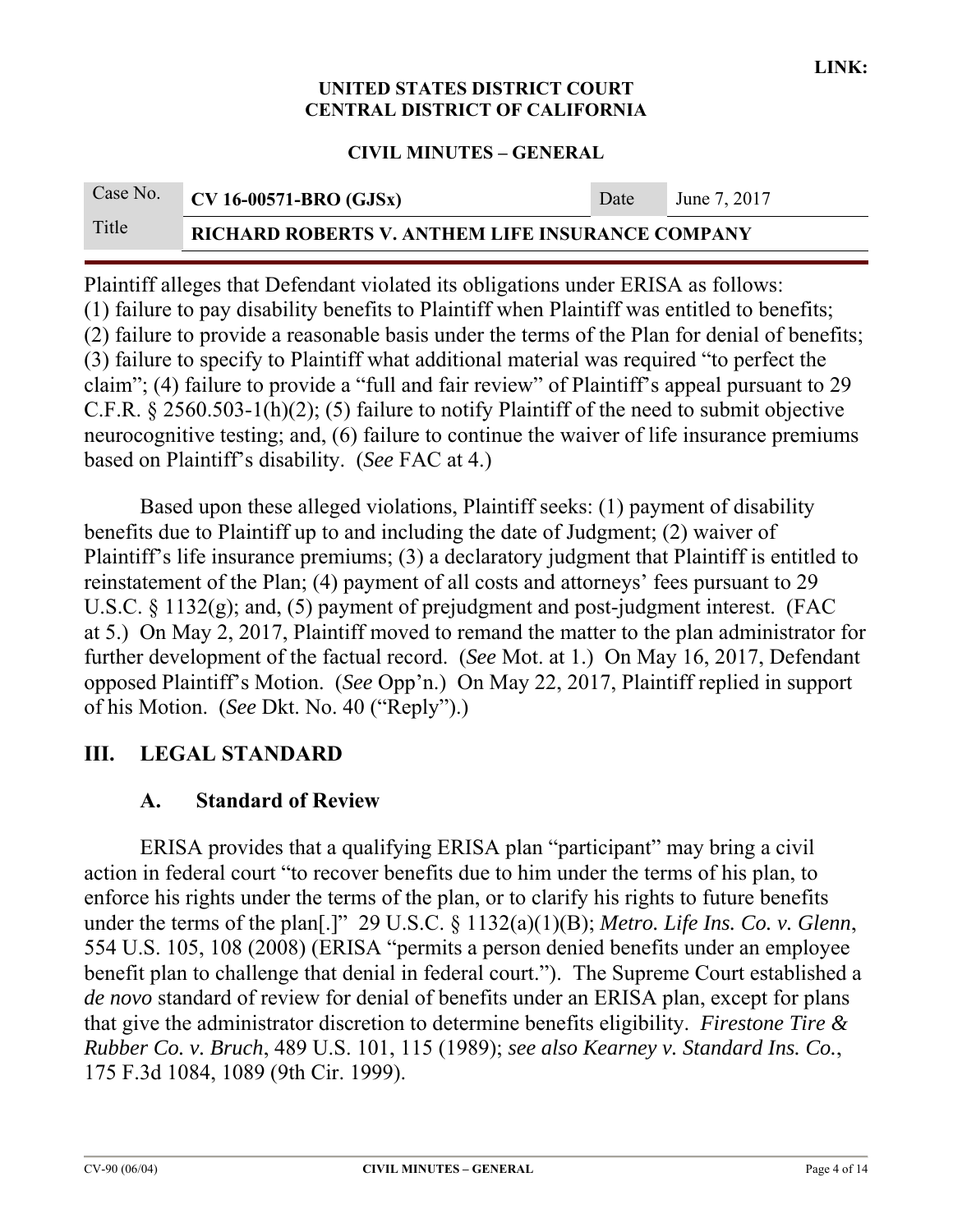#### **CIVIL MINUTES – GENERAL**

| Title    | <b>RICHARD ROBERTS V. ANTHEM LIFE INSURANCE COMPANY</b> |      |              |  |
|----------|---------------------------------------------------------|------|--------------|--|
| Case No. | $\sqrt{CV 16-00571-BRO (GJSx)}$                         | Date | June 7, 2017 |  |

### **B. Remand**

 Remand in ERISA disputes is "appropriate in a variety of circumstances" particularly if an "administrator's decision suffers from a procedural defect or the administrative record is factually incomplete." *Shelby Cty. Health Care Corp. v. Majestic Star Casino*, 581 F.3d 355, 373 (6th Cir. 2009). In particular, the Ninth Circuit has explained that remand to the plan administrator may be appropriate for denial of full and fair review to assess the affect and failure of the administrator to provide a denial of full and fair review. *See Hoffman v. Screen Actors Guild-Producers Pension Plan*, 571 F App'x. 588, 590 (9th Cir. 2014); *Chuck v. Hewlett Packard Co.*, 455 F.3d 1026 (9th Cir. 2006) (holding that the usual remedy for a violation of § 1133 is "to remand to the plan administrator so the claimant gets the benefit of a full and fair review."); *Carter v. Hewlett Packard Co.*, 302 F. App'x. 752 (N.D. Cal. 2008) (remanding ERISA case to plan administrator for a new disability determination after it corrects its procedural and substantive errors).

 Remand is not mandatory, however. The Ninth Circuit has instructed that a trial court has the authority to consider new evidence itself—i.e., not to remand. *See Saffon v. Wells Fargo & Co. Long Term Disability Plan*, 522 F.3d 863, 872 n.2 (9th Cir. 2008) (rejecting defendant's argument that the district court is forbidden from hearing additional evidence); *Abatie v. Alta Health & Life Ins. Co.*, 458 F.3d 955, 973 (9th Cir. 2006) ("[I]f the administrator did not provide a full and fair hearing . . . the court must . . . permit the participant to present additional evidence."). Moreover, remanding for reevaluation by the ERISA administrator is not appropriate where no factual determinations remain to be made. *Canseco v. Constr. Laborers Pension Trust*, 93 F.3d 600 (9th Cir. 1996). Remand is also not appropriate when the administrator applied the right standard in denying benefits. *Grosz-Salomon v. Paul Revere Life Ins. Co.*, 237 F.3d 1154, 1163 (9th Cir. 2001).

## **IV. DISCUSSION**

 "Numerous courts have held that, where a plan participant is in fact denied a full and fair review because of procedural violations, the court may remand the matter to the plan administrator . . . . The Ninth Circuit's approach is generally in accord." *Fortlage v. Heller Ehrman LLP*, 2009 U.S. Dist. LEXIS 127146, at \*101 (citing *Chuck*, 455 F.3d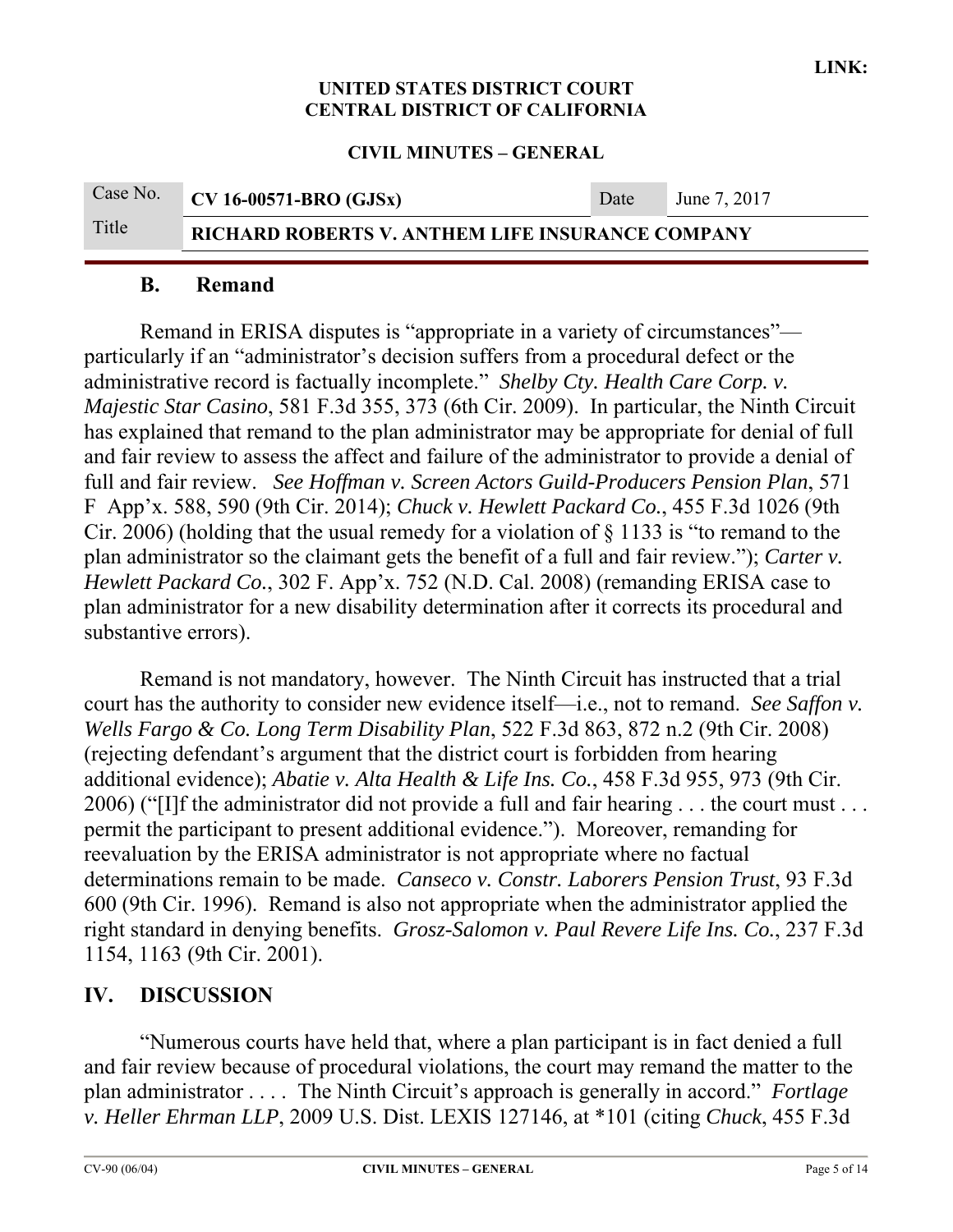#### **CIVIL MINUTES – GENERAL**

# Case No. **CV 16-00571-BRO (GJSx)** Date June 7, 2017 Title **RICHARD ROBERTS V. ANTHEM LIFE INSURANCE COMPANY**

at 1026). In *Chuck*, the Ninth Circuit held that "the usual remedy for a violation of § 1133 is 'to remand to the plan administrator so the claimant gets the benefit of a full and fair review.'" *Chuck*, 455 F.3d at 1035. But the Ninth Circuit has also indicated that a trial court has the authority to consider the new evidence itself—i.e., not to remand. *See Saffon*, 522 F.3d at 872 n.2 (rejecting defendant's argument that the district court is forbidden from hearing additional evidence)."

 In principal, Plaintiff claims he did not receive a full and fair review because Anthem: (1) failed to make reasonable efforts to acquire Dr. Greenhood's outstanding records prior to denying Plaintiff's claim; (2) wholly failed to note the existence of Dr. Greenhood's supportive opinion in its denial; (3) "cherry-picked" only that evidence which supported a denial of Plaintiff's claim; (4) raised a new issue, lack of neuropsychological testing, in its denial of Plaintiff's appeal, without first giving Plaintiff the opportunity to redress the deficiency; and, (5) failed to request an independent medical examination ("IME"), thereby "call[ing] into question the credibility of the insurer's decision and the thoroughness of its claim handling." (Mot. at 21–22.) Plaintiff also claims that public policy dictates that he be given an opportunity to address Anthem's concerns. (*See* Mot. at 23.) On these grounds, Plaintiff urges the Court to remand his claim for further administrative adjudication. (*See* Mot. at 1.)

 Defendant responds that, "Plaintiff's motion makes it clear that there are factual disputes regarding Plaintiff's disability claim, [but] he has failed to identify what factual determinations remain to be made by Anthem that cannot be made by the Court."<sup>2</sup> (Opp'n at 7.) Defendant explains that "the only 'new' evidence proffered by Plaintiff are records of recent treatment received by Plaintiff in 2016" which "ha[s] no bearing on Anthem's administrative review of Plaintiff's 2015 disability claim or to the development of the Administrative Record and are thus irrelevant." (Opp'n at 7 (citing *Williston v. Norwood Promotional Prods., Inc.*, 2005 WL 1877136).) For the following reasons, the

 $2$  "[I]t would be manifestly unjust for this Court to find for Unum based on Mr. Bunger's failure to meet his burden of proof, *when it is entirely possible that the only reason Mr. Bunger has not met his burden of proof is that Unum has failed to ask Mr. Bunger for the additional testing it considers so critical*. *Bunger v. Unum Life Ins. Co. of Am.*, 196 F. Supp. 3d 1175, 1188 (W.D. Wash. 2016)(emphasis in original).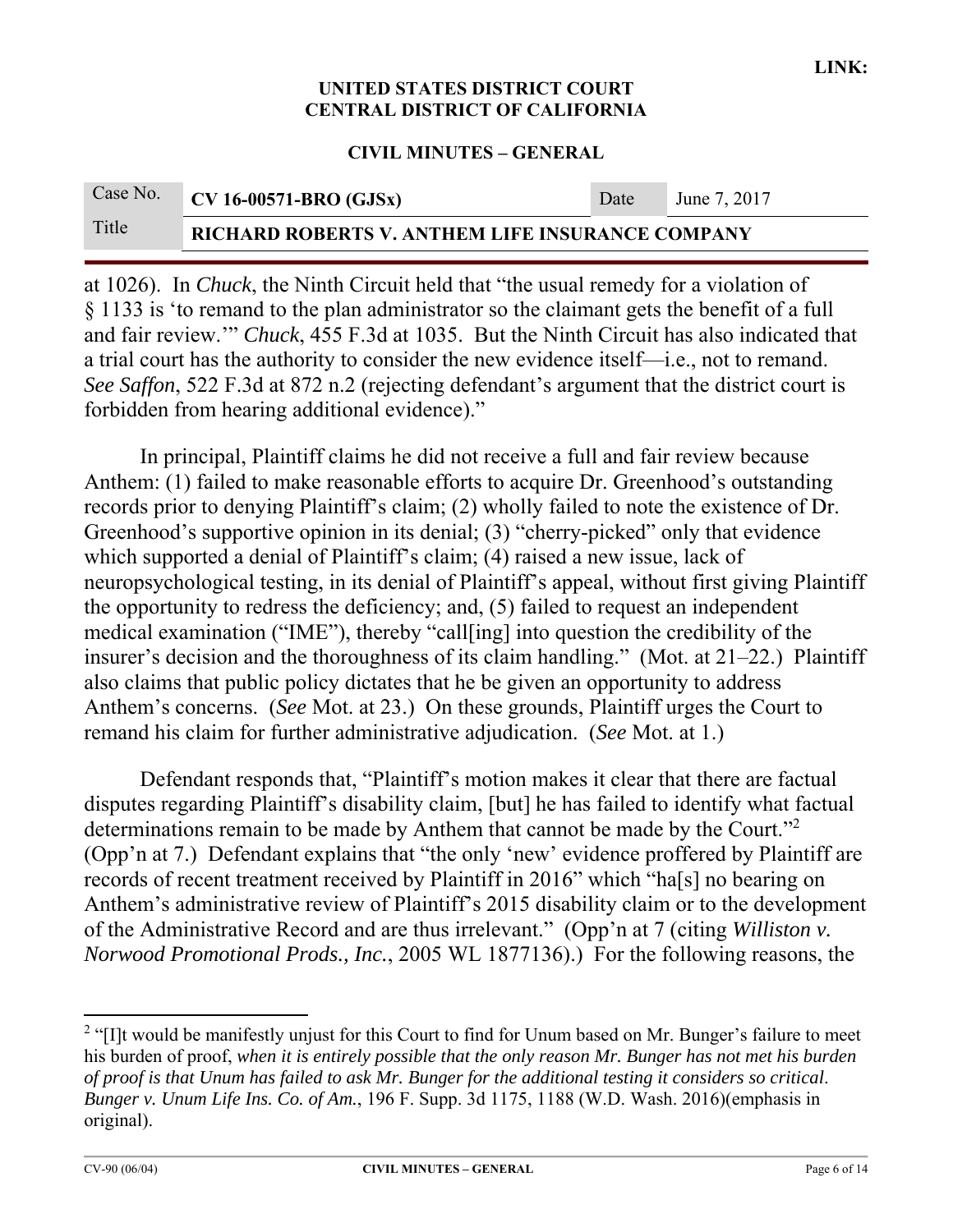**CIVIL MINUTES – GENERAL** 

| Case No. | $\sqrt{CV 16-00571-BRO (GJSx)}$                         | Date | June 7, 2017 |
|----------|---------------------------------------------------------|------|--------------|
| Title    | <b>RICHARD ROBERTS V. ANTHEM LIFE INSURANCE COMPANY</b> |      |              |

Court finds that remand is appropriate for limited, additional factual development of neurocognitive data of Plaintiff's condition.

## **A. Dr. Greenhood's Opinion**

 The medical opinion central to Plaintiff's instant request for remand is Dr. Greenhood's conclusion that:

In view of the head trauma with daily headaches and the suggestion of impaired cognition, submitted information support impairment sufficiently severe to have precluded the claimant from work in his own occupation *from the date of disability to 7/23/15. Continued updates from the claimant and his medical providers will be necessary for the further adjudication of this claim*.

(AR at 822 (emphasis added).) Plaintiff explains that Dr. Greenhood's October 13, 2015 opinion that Plaintiff's symptoms supported his claim of disability from "the date of disability to 7/23/15" was only limited to that date because:

the medical evidence provided to Dr. Greenhood did not cover the entire elimination period, let alone up to the time of his review. The clear implication in Dr. Greenhood's report was that, so long as the updated medical records continued to show post-concussion symptoms were present, then the claim should be approved.

(Mot. at 7.)

 Anthem interprets Dr. Greenhood's opinion to indicate that "Plaintiff was unable to perform his own occupation from May 12, 2015 through July 23, 2015, before the end of the 90-day elimination period." (Opp'n at 4.) Defendant argues that "Plaintiff's contention that Dr. Greenhood's report supports his disability claim [is] just plain wrong . . . . Dr. Greenhood's report does not support Plaintiff's claim for disability benefits at all." (Opp'n at 13.) According to Defendant, Dr. Greenhood's report "demonstrates that Plaintiff was not disabled beyond the elimination period and therefore, was not eligible for disability benefits . . . ." *(Id.)* Anthem contends it satisfied its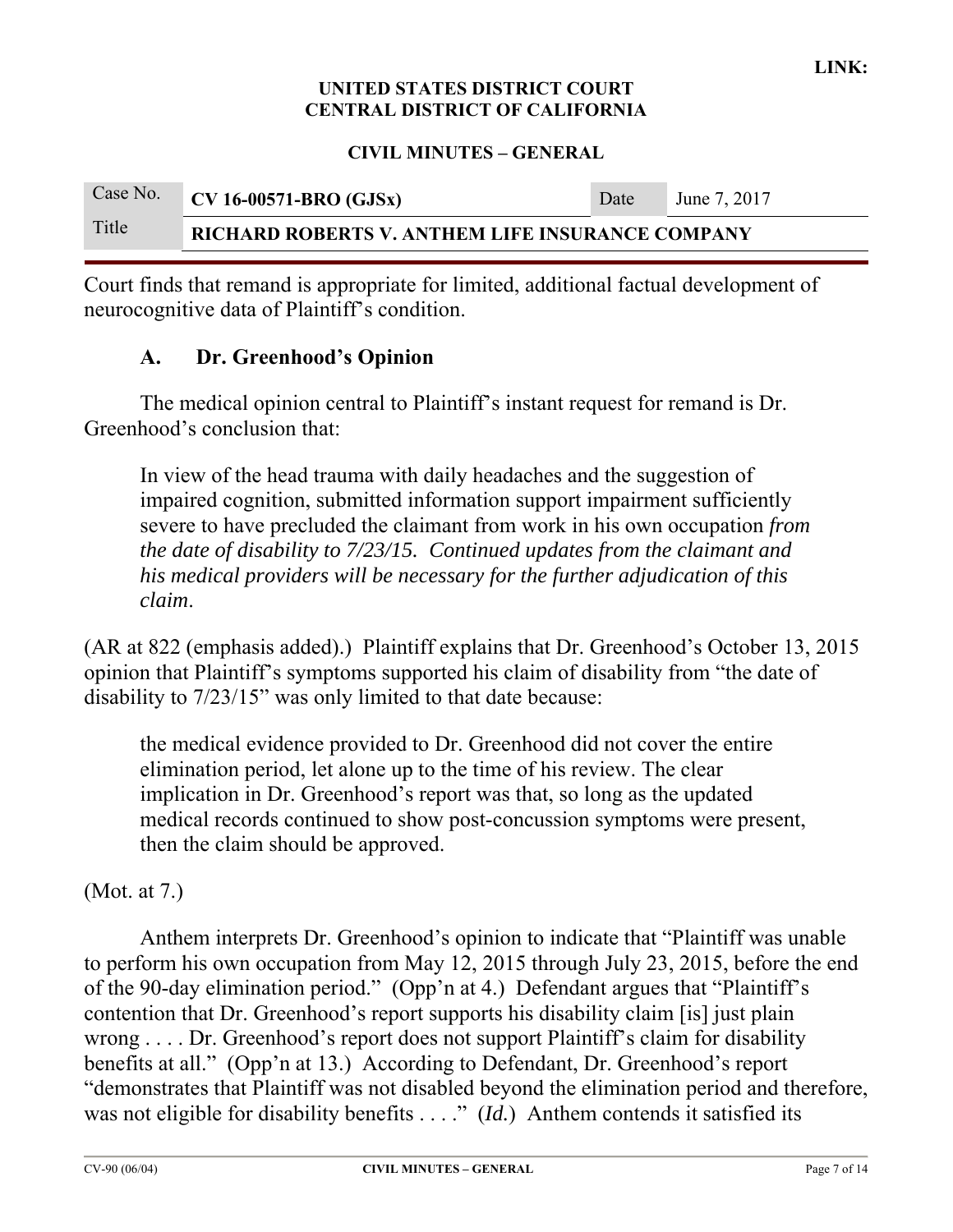#### **CIVIL MINUTES – GENERAL**

| Case No. | $\overline{C}$ CV 16-00571-BRO (GJSx)                   | Date | June 7, 2017 |
|----------|---------------------------------------------------------|------|--------------|
| Title    | <b>RICHARD ROBERTS V. ANTHEM LIFE INSURANCE COMPANY</b> |      |              |

obligation to request the information necessary to evaluate Plaintiff's claim because Anthem allegedly "previously informed Plaintiff on August 19, [September] 25, and October 7, 2015 that updated clinical information was needed to fully evaluate his claim." (Opp'n at 4–5 (citing AR at 476, 477, 551, 563).)

 The Court finds that Dr. Greenhood's opinion is clear in its instruction that additional updates from Plaintiff and his medical providers would be necessary for further adjudication of Plaintiff's claim. In light of Dr. Greenhood's opinion, as well as ERISA requirements of administrators, the Court next considers whether Defendant fulfilled its obligations to Plaintiff with respect to the missing documentation.

## **B. Failure to Acquire Updated Records Prior to Initial Denial**

 "[ERISA] does not require plan administrators to seek out evidence when making a benefit decision." *LaMarco v. CIGNA Corp.*, 2000 U.S. Dist. LEXIS 14341, at \*40 (N.D. Cal. 2000); *see also Kearney*, 175 F.3d at 1091 ("if claimant believed particular medical data should have been reviewed by the plan administrator, 'he should have sent it to them.'"). Although claimants bear the burden to submit "the pertinent documents and information necessary to facilitate a disability determination, regulations promulgated by the Secretary of Labor authorize, if not require, plan administrators working with an apparently deficient administrative record to inform claimants of the deficiency and to provide them with an opportunity to resolve the problem by furnishing the missing information." *Montour v. Hartford Life & Acc. Ins. Co.*, 588 F.3d 623, 636 (9th Cir. 2009) (citing 29 C.F.R. § 2560.503–1(f)(3)–(4), (g)(1)(iii); *Saffon,* 522 F.3d at 870). The Ninth Circuit has also construed this regulation to require a plan administrator denying benefits in the first instance to notify the claimant not just of the opportunity for internal agency review of that decision but also of what additional information would be necessary "to perfect the claim [.]" *Chuck,* 455 F.3d at 1032; *see also Bunger*, 196 F. Supp. 3d at 1187 ("It is true that Unum repeatedly asked Dr. Taggart for her records regarding testing and referrals, *but there is no evidence that Unum told Mr. Bunger or Dr. Taggart that Mr. Bunger's claim would be denied without referrals to other doctors or additional testing*." (emphasis added)); *Booton v. Lockheed Med. Ben. Plan*, 110 F.3d 1461, 1463 (9th Cir. 1997) ("[I]f the plan administrators believe that more information is necessary to make a reasoned decision, they must ask for it.").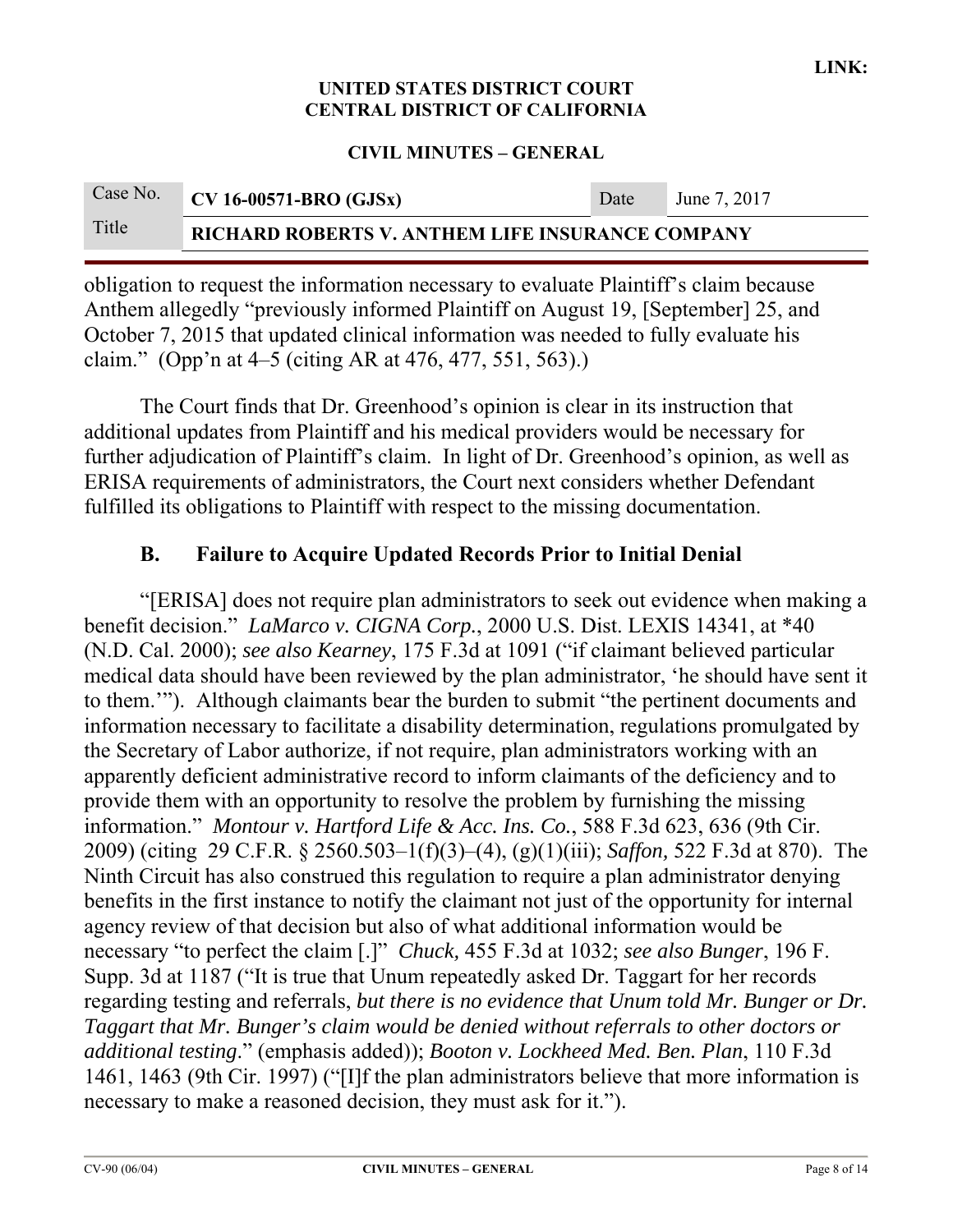#### **CIVIL MINUTES – GENERAL**

| Case No. | $\sqrt{\text{CV }16\text{-}00571\text{-}B\text{RO}}$ (GJSx) | Date | June 7, 2017 |
|----------|-------------------------------------------------------------|------|--------------|
| Title    | <b>RICHARD ROBERTS V. ANTHEM LIFE INSURANCE COMPANY</b>     |      |              |

 According to Plaintiff, Anthem denied his Claim on October 21, 2015, about a week after Dr. Greenhood's evaluation. (Mot. at 8.) Plaintiff argues that "[n]otably absent from the [denial] letter was *any reference whatsoever* to Dr. Greenhood's report." (Mot. at 8 (emphasis in original).) And Plaintiff maintains that a "fair-minded fiduciary" would have requested the medical evidence, instead of merely acknowledging the existence of other evidence and denying the claim.<sup>3</sup> (Mot. at 8.) Based upon Dr. Greenhood's opinion that "[c]ontinued updates from the claimant and his medical providers will be necessary for the further adjudication of this [C]laim[,]" Plaintiff contends that "[i]n order to provide a full and fair review, the next step was for Anthem to acquire the updated records and provide them to Dr. Greenhood to confirm that the symptoms are still present, or perhaps had even subsided." (Mot. at 7.)

 Defendant responds that Plaintiff "misstates the relative obligations of the parties relating to the completion of a deficient administrative record." (Opp'n at 8.) Relying on *Montour*, 588 F.3d at 636, Defendant argues that "where there are gaps in the administrative record, the administrator's obligation is merely to alert the claimant to any missing information and to provide the claimant with an opportunity to rectify the problem[.]" (Opp'n at 8.) Anthem claims that it "went to great lengths to repeatedly request and attempt to obtain medical records from Plaintiff's treating doctors, and

*McCutcheon v. Hartford Life & Accident Ins. Co.*, 2009 U.S. Dist. LEXIS 61998, at \*19 (C.D. Cal. 2009).

 $3$  A district court in this Circuit found that a claims administrator had conducted a full and fair review when the administrator,

<sup>(1)</sup> informed [claimant] of its intention to investigate whether her claim was barred by the mental/nervous twenty-four month limit and invited her to submit documentation supporting her claim, (2) contacted [claimant]'s doctors on several different occasions to discuss her condition and the nature of her disability, (3) mailed letters to her doctors informing them that Hartford would be contacting them regarding McCutcheon's claim and her medical condition, (4) reviewed her voluminous medical records from several doctors that included numerous lab and diagnostic test results, (5) invited [claimant] to submit all documents supporting her claim after it initially notified McCutcheon that it was terminating her benefits, and (6) explained to [claimant] on several different occasions, the basis for its decision to deny her claim and related appeal and informed her of available avenues to dispute its decision.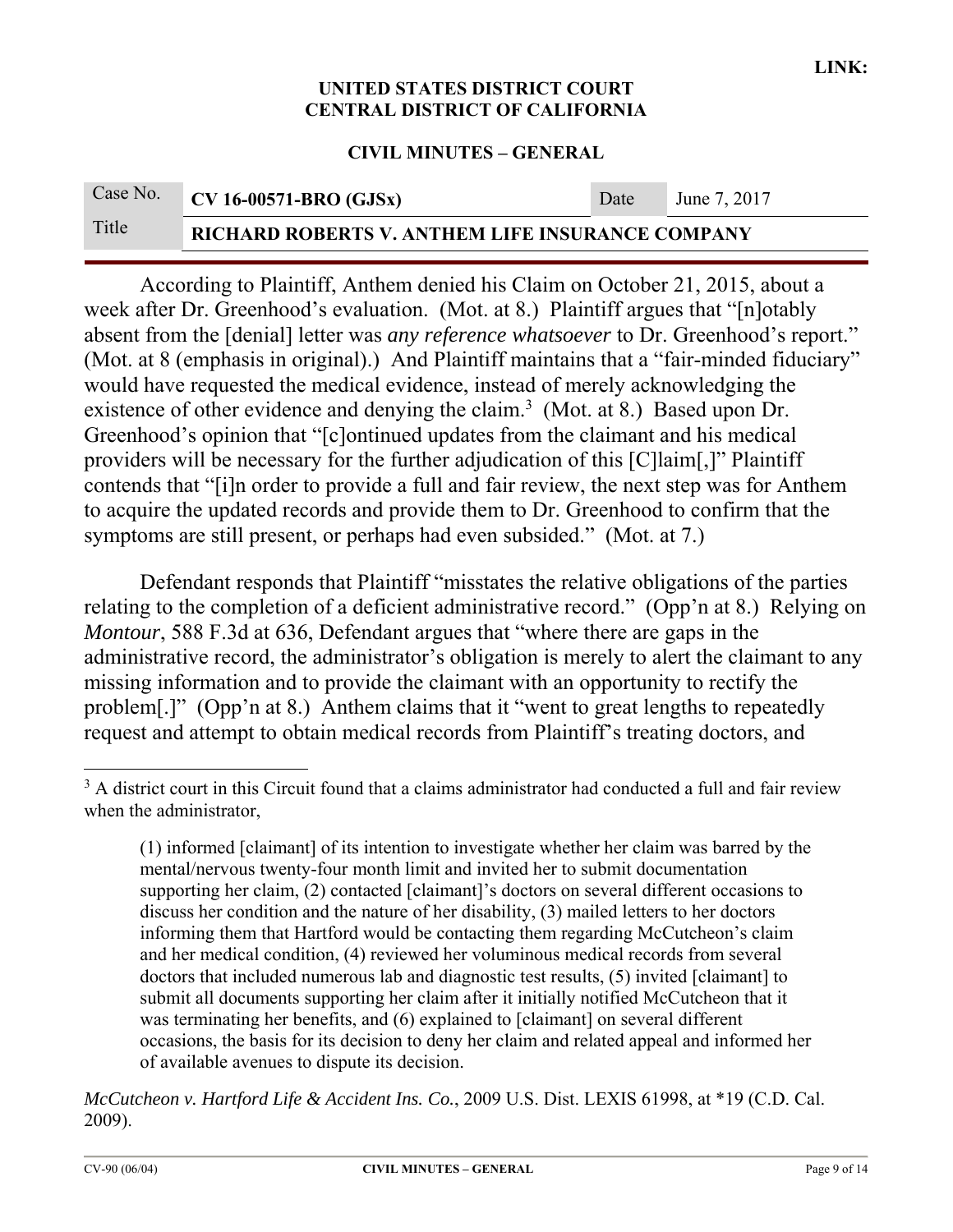#### **CIVIL MINUTES – GENERAL**

# Case No. **CV 16-00571-BRO (GJSx)** Date June 7, 2017 Title **RICHARD ROBERTS V. ANTHEM LIFE INSURANCE COMPANY**

informed Plaintiff on multiple occasions" of necessary information missing from his file. (Opp'n at 9.) Anthem also argues that because "Dr. Greenhood's report demonstrates Plaintiff was not disabled beyond the elimination period[,]" Anthem's failure to reference Dr. Greenhood's report is "of no consequence." (Opp'n at 13.)

 As noted above, Greenhood's October 2015 report indicates that additional medical documentation was required to further adjudicate Plaintiff's claim. (AR at 822.) Moreover, the Denial reflects Anthem's awareness that, "[i]n recent emails [Plaintiff had] alluded to medical care examinations subsequent to [his] June 24, 2015 examination with Dr. Mitchell; however, those examination notes/medical records [had] not been made available for [Anthem's] review." (AR at 607.) Plaintiff is correct that Defendant fails to demonstrate any requests for additional information pertinent to Dr. Greenhood's favorable report *after* October 13, 2015.

 However, Anthem shows that previously, on August 19, September 25 and October 7, 2015, it requested information and medical evidence from Plaintiff for the same time period Dr. Greenhood references. (*See* Opp'n at 4–5 (citing AR at 476, 477, 551, 563).) Whether Defendant requested the updated medical records for the June 2015 to August 2015 time-span before rather than after Dr. Greenhood's review is of no moment; the fact remains that Defendant repeatedly alerted Plaintiff that updated documentation of his medical visits was required for his Claim review. In light of Defendant's repeated requests for medical records preceding the initial Denial of Plaintiff's claim, the Court finds that Defendant met the obligations imposed upon administrators under binding Ninth Circuit precedent.

 Moreover, Defendant explains that its handling of Plaintiff's appeal included obtaining "additional medical records from Dr. Mitchell, documenting follow-up visits on August 24, 2015, October 1, 2015 and November 30, 2015[,]" (Opp'n at 5 (citing AR at 640, 648–53)), as well as "medical records from Dr. Naik, documenting an October 19, 2015 office visit with Ms. Paulson[,]" (Opp'n at 5 (citing AR at 642, 664–65)). Plaintiff points out that:

Before Dr. Greenhood's review, Defendant successfully obtained Mr. Roberts' medical records directly from the providers. Again, after Mr. Roberts appealed, Defendant successfully obtained Mr. Roberts' medical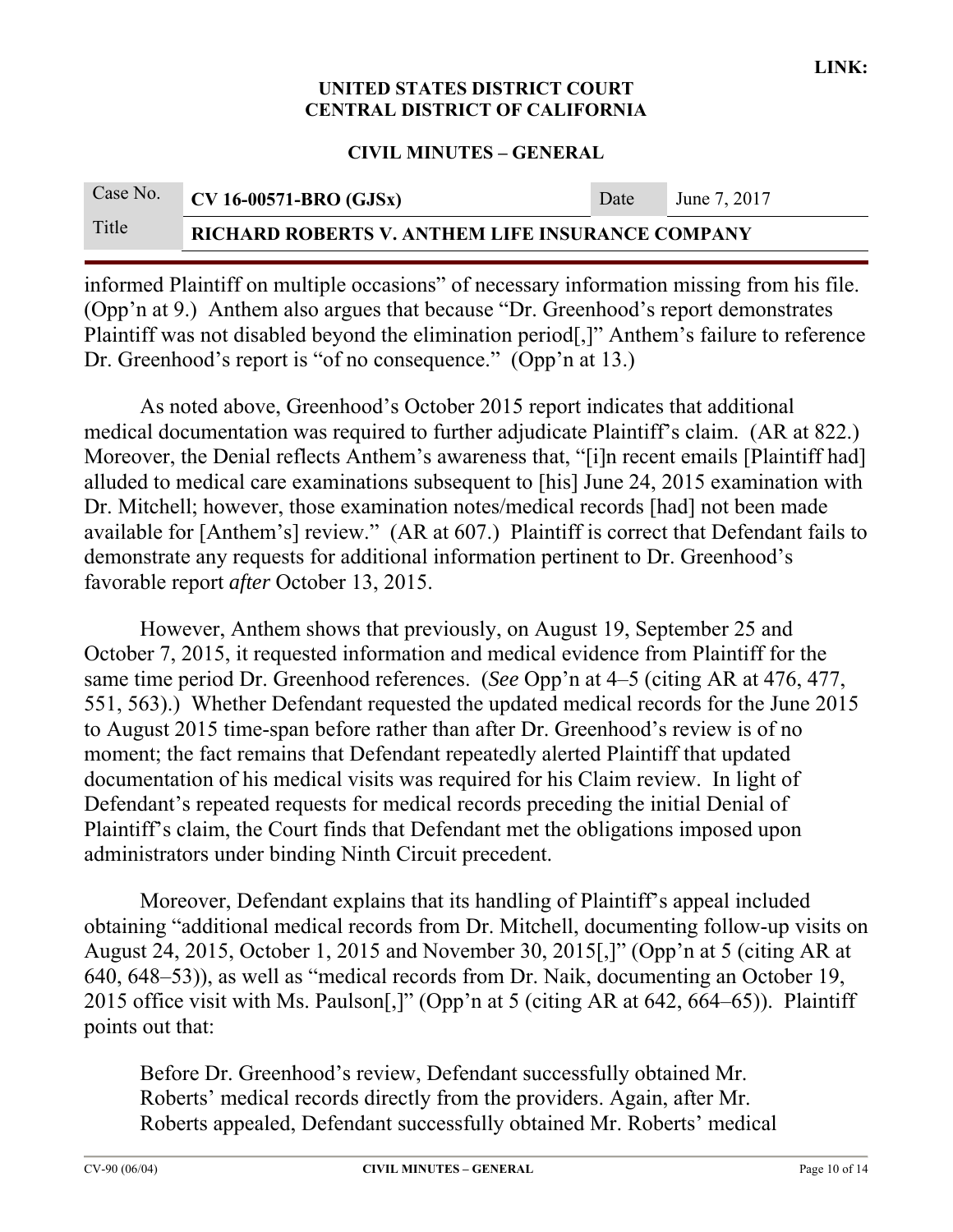#### **CIVIL MINUTES – GENERAL**

| Case No. | $CV 16-00571-BRO (GJSx)$                                | Date | June 7, 2017 |
|----------|---------------------------------------------------------|------|--------------|
| Title    | <b>RICHARD ROBERTS V. ANTHEM LIFE INSURANCE COMPANY</b> |      |              |

records directly from the providers. Conspicuously missing: Defendant's attempt to obtain Mr. Roberts' medical records directly form [sic] the providers after Dr. Greenhood stated they were necessary for further adjudication of the claim.

(Reply at 6–7.) The pattern of Anthem's attempts to acquire information is inconsistent at best and opportunistic at worst. Nonetheless, the Court cannot find that Anthem committed a procedural error premised upon a failure to request materials during its initial review of Plaintiff's Claim because Defendant alerted Plaintiff of its need for such materials. And upon reviewing Plaintiff's appeal, Defendant did consider these updated medical reports. Plaintiff's disagreement with Defendant's conclusions on appeal based upon those reports goes to the merits of this dispute, but does not constitute ground for remand at this time.

## **C. Grounds for Denial of Appeal**

 Plaintiff also contends that Anthem improperly presented a new ground for denial of Plaintiff's Claim for the first time on appeal. (Mot. at 19.) "When an administrator tacks on a new reason for denying benefits in a final decision, thereby precluding the plan participant from responding to that rationale for denial at the administrative level, the administrator violates ERISA's procedures." *Abatie*, 458 F.3d at 974; *see also Montour*, 588 F.3d at 636 ("[ERISA provisions] authorize, if not require, plan administrators working with an apparently deficient administrative record to inform claimants of the deficiency and to provide them with an opportunity to resolve the problem by furnishing the missing information[.]").

 Plaintiff argues that Anthem, in denying his Claim, failed to raise the issue of lack of objective evidence or any need for neuropsychological testing. (Mot. at 19.) Then, on appeal, Anthem retained Dr. LeForce, who contradicted Dr. Greenhood's opinion and concluded that Plaintiff's submitted information did not support impairment as of July 14, 2015. (Mot. at 20.) Dr. LeForce cited a lack of neuropsychological testing or other evidence as a ground for the denial, but Plaintiff allegedly never had the opportunity to submit such testing or evidence. (Mot. at 20.)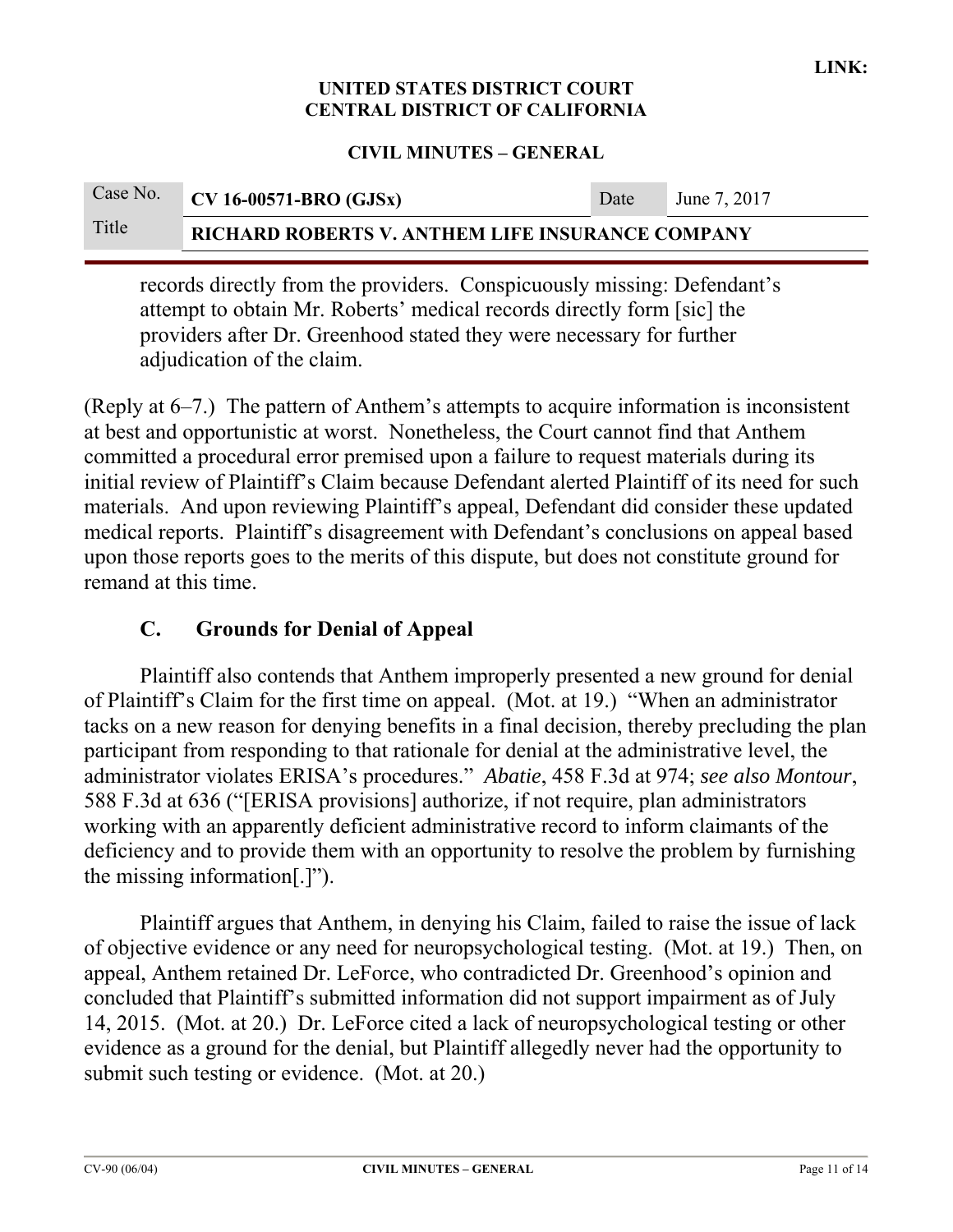### **CIVIL MINUTES – GENERAL**

| Case No. | $CV 16-00571-BRO (GJSx)$                                | Date | June 7, 2017 |
|----------|---------------------------------------------------------|------|--------------|
| Title    | <b>RICHARD ROBERTS V. ANTHEM LIFE INSURANCE COMPANY</b> |      |              |

Defendant responds that Plaintiff's "argument is completely disingenuous." (Opp'n at 11.) According to Defendant, Dr. Mitchell's review report "acknowledges that Plaintiff's neurological examinations have been normal and he agrees that there has been no neurocognitive testing of Plaintiff. Dr. Mitchell further states that he has made a formal referral on behalf of Plaintiff for such testing to be done." (Opp'n at 11.) Anthem further asserts that:

Plaintiff's treating physician acknowledged that the lack of neurocognitive testing was a problem and therefore, ordered such testing. But neither Plaintiff nor his physician informed Anthem of such plans or provided the results of such testing (if any). And now, more than a year later, Plaintiff claims that he should have had the opportunity to undergo those very tests that were purportedly ordered in January 2016. Given these circumstances, Plaintiff cannot now complain that Anthem denied him the opportunity to address the lack of neurocognitive testing.

(Opp'n at 12.) In Reply, Plaintiff explains that "Dr. Mitchell did not 'acknowledge[] that the lack of neurocognitive testing was a problem.' He never stated as much and even Dr. LeForce's report does not suggest anything of the sort." (Reply at 8.) And according to Plaintiff, "[t]he lack of testing only became a 'problem' when Defendant predicated its decision to deny the claim on the lack of testing[,]" for the first time on appeal. (*Id*.)

 In the Denial, Anthem did not mention the lack of objective testing or need for formal neurocognitive testing. (*See* AR at 605–08.) In contrast, Anthem's denial of the appeal indicates that "there were no findings on examination or imaging studies to support any restrictions or limitations" and that no "detailed neurocognitive testing" had been performed as a ground for denial of Plaintiff's appeal. (*See* AR at 685.) Defendant's argument that Plaintiff's treating physician acknowledged that no neurocognitive testing had been performed and thus, Plaintiff had the opportunity to undergo and submit those tests to Anthem is unpersuasive. Doctors may know countless tests, but choose not to perform them on a given patient for myriad reasons. The lack of particular test data only becomes relevant to the claim administration when the administrator concludes that those particular test results are necessary to a full evaluation of a claimant's benefits claim. *See Booton*, 110 F.3d at 1463 ("[I]f the plan administrators believe that more information is necessary to make a reasoned decision,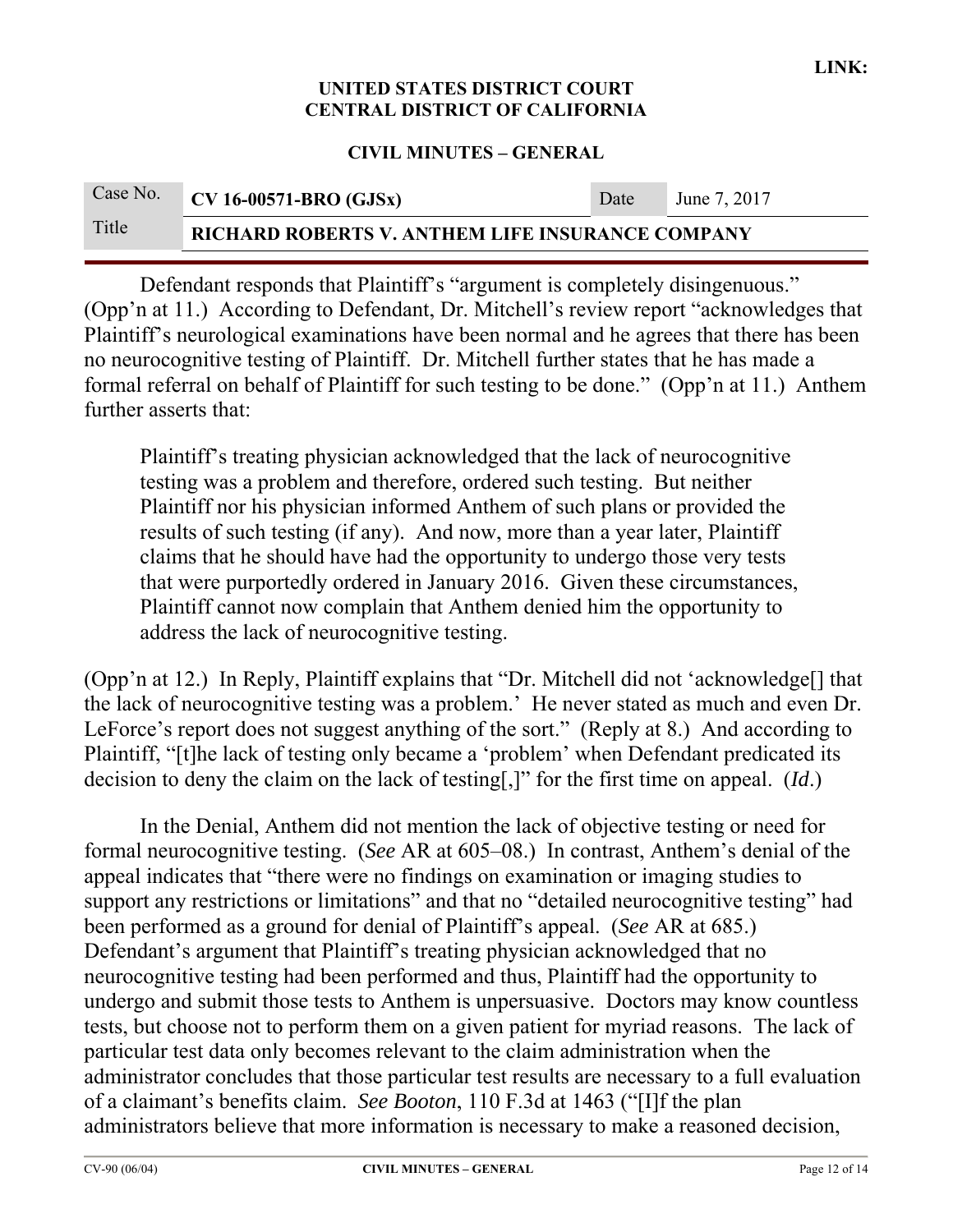#### **CIVIL MINUTES – GENERAL**

| Case No. | $CV 16-00571-BRO (GJSx)$                         | Date | June 7, 2017 |
|----------|--------------------------------------------------|------|--------------|
| Title    | RICHARD ROBERTS V. ANTHEM LIFE INSURANCE COMPANY |      |              |

they must ask for it."). Defendant fails to show how it gave Plaintiff reasonable notice that the lack of neurocognitive testing, if uncured, could ultimately form the basis of Defendant's Denial of Plaintiff's Claim and appeal.

 Because it appears from the Administrative Record that Plaintiff did not have a meaningful opportunity to offer neurocognitive testing results prior to Anthem's final denial of Plaintiff's appeal on that basis, the Court finds that Anthem committed a procedural error that weighs in favor of remand to the administrator. *See Abatie*, 458 F.3d at 974; *Montour*, 588 F.3d at 636. If the medical data necessary for Anthem to make an informed decision on Plaintiff's claim was lacking during the Claim administration, then those factual deficiencies in the underlying record may similarly impede this Court's evaluation of this ensuing civil dispute. Thus, the factual deficiencies surrounding Plaintiff's alleged disability, particularly the lack of neurocognitive test results, weigh in favor of remand to the Administrator for further development of factual, objective evidence regarding Plaintiff's medical condition.<sup>4</sup>

## **V. CONCLUSION**

In light of the foregoing factual deficiencies in the Administrative Record, as well as the evidenced procedural irregularities in Anthem's evaluation of Plaintiff's Claim and appeal, the Court **STAYS** the Action and **REMANDS** this matter to the administrator. Anthem shall inform Plaintiff of the particular, additional neurocognitive testing/diagnostics it requires in order to make a full and fair determination as to whether Plaintiff is entitled to benefits under the Plan. Anthem shall then determine Plaintiff's eligibility for benefits based upon the evidence in the Administrative Record, as well as the additional neurocognitive test data.

<sup>&</sup>lt;sup>4</sup> Plaintiff also argues that public policy supports his position that he should be given an opportunity to address Anthem's concerns of lacking objective evidence. Relying on *Bunger*, Plaintiff claims that the *de novo* standard of review should not permit an insurer to avoid ramifications for improper claim handling procedures. (Mot. at 23.) Plaintiff contends that Anthem took advantage of his cognitive limitations, accepted a "bare-bones appeal" and "then denied the claim for reasons previously unstated, giving [Plaintiff] no opportunity to respond." (Mot. at 24–25.) Defendant does not respond to Plaintiff's policy argument. (*See* Opp'n.) The Court need not reach these policy arguments in light of the abovementioned procedural defects and underdeveloped factual, medical data.